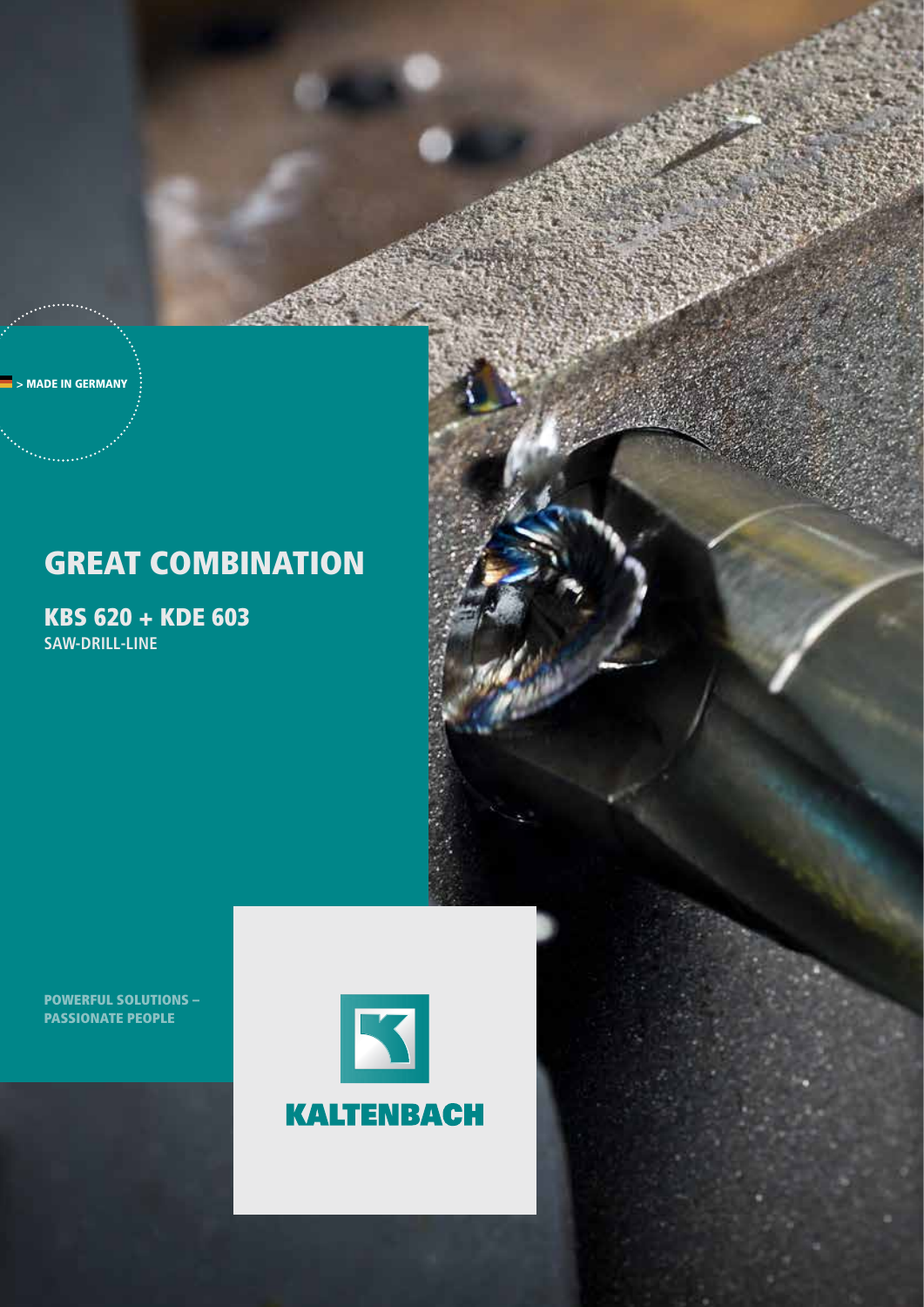# KBS 620 + KDE 603 SAW-DRILL-LINE



2

4

### **ADVANTAGES AT A GLANCE:**

- **Minimal production time**
- $\mathbf{E}$ **Optimal automation solution for small and medium enterprises**
- **Best price-performance ratio**
- **Working range for profiles with a width of 50–600 mm**
- **Three drill axes from 6,8 31,75 mm**
- **DESTV-Interface, processing of NC-files from part list programs**
- **Mitre range -45° /90° /+30°**

### **HARD FACTS KBS 620 DG:**

- $\blacksquare$  Sawband: 6.175 x 41 x 1.3 mm
- Durive performance: 4 kW
- Cutting speed:  $15 90$  m/min
- $\blacksquare$  Feedrate: 0 300 mm/min
- **Rapid return movement: 2.500 mm/min**
- Machine weight: 2.600 kg
- $\blacktriangleright$  Machine dimension (L x W x H): 3.000 x 1.160 x 2.280 mm
- **N** Working range  $Max. 620 x 350 mm$
- Min. 10 x 10 mm Mitre range:  $-45^{\circ}/90^{\circ}/+30^{\circ}$ 
	-
- **T** Tools: Bi-Metal





- 1 Electro-Mechanical Drill Feed (KDE 603)
- 2 Quick-Change Chuck with Tool Holder (KDE 603)
- 3 Saw-Band Drive/ Saw-Band Feed (KBS 620 DG)
- 4 NC-Controlled Cutting-Angle Setting (KBS 620 DG)

### **HARD FACTS KDE 603:**

- $\blacksquare$  Feedrate: 10 1.500 mm/min
- **Rapid return movement: 11.000 mm/ min**
- Machine weight: 3.500 kg
- $\blacksquare$  Machine dimension (L x W x H): 3.520 x 1.500 x 2.470 mm
- **N** Working range  $Max.$  600 x 500 mm
- $Min. 50 x 5 mm$ D Drilling units: 3
- 
- D Drill diameter:  $6,8-31,75$  mm
- Number of tools per axis: 1
- D Drive performance per axis: 5 kW
- $\blacksquare$  Spindle speed max.: 200 1.600 min-1
- **T** Tools: HSS-Tools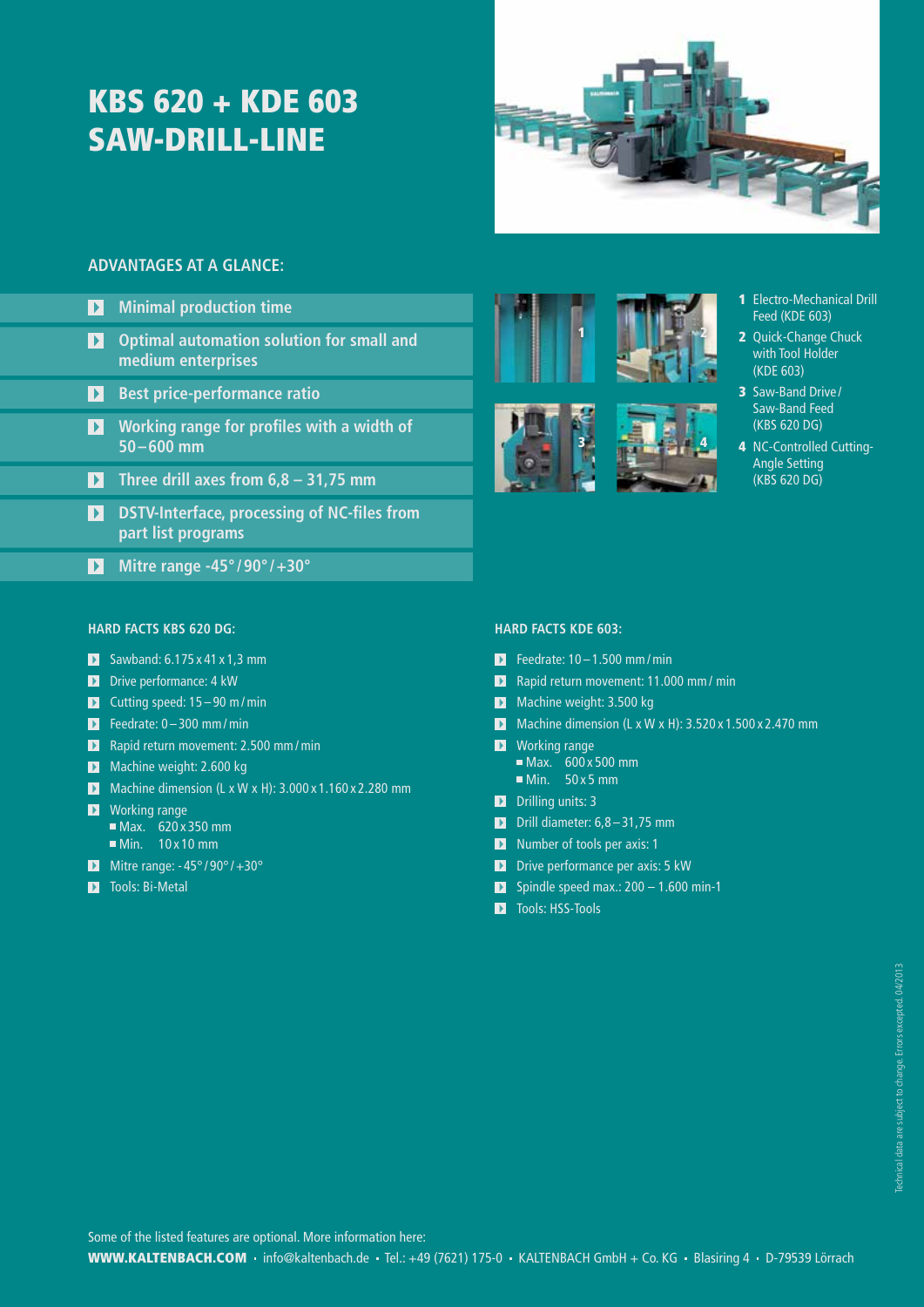> MADE IN GERMANY

## WITH COMBINED **FORCES**

KBS 1051 DG + KDM 1015 **saw-Drill-line**



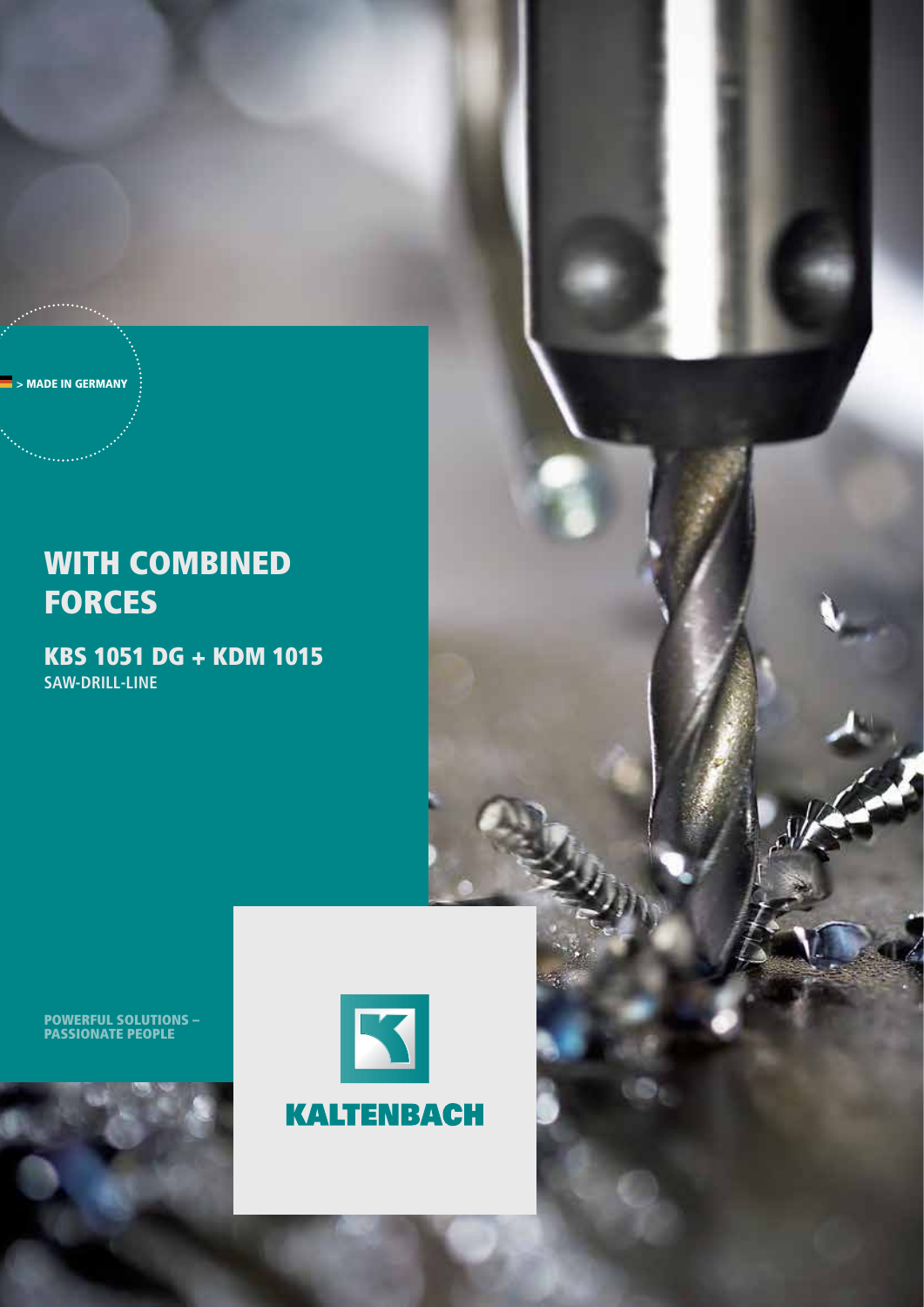# KBS 1051 DG + KDM 1015 saw-drill-line





1 Saw Band Drive (12,9 kW)/Saw Band Feed (KBS 1051 DG) 2 AFC – Auto Feed Control (KBS 1051 DG)



3 Tool change unit (KDM 1015)

4 High Speed Contour Marking (KDM 1015)

### **ADVANTAGES AT A GLANCE KBS 1051 DG: ADVANTAGES AT A GLANCE KDM 1015:**

- **Vertical Saw in robust twin-column construction**
- **AFC (Auto Feed Control) variable saw band incline angle 3 – 10°**
- **Mechanical feed with ballscrew spindle and servomotor**
- **Self-adjusting profile clamping including cross-section measurement**
- **Machine operation via modern steelconstruction software package**

### **HARD FACTS KBS 1051 DG:**

- $\blacksquare$  Sawband: 8.900 x 54 x 1,6 mm
- Drive performance: 12,9 kW
- Cutting speed:  $15 150$  m/min
- Feedrate:  $0 600$  m/min
- **Rapid return movement: 6.000 m/min**
- Machine weight: 5.800 kg
- $\blacksquare$  Machine dimension (L x W x H): 4.370 x 1.435 x 2.650 mm
- **N** Working range Max. 1.030 x 500 mm Min. 30 x 10 mm
- Mitre range:  $-40^{\circ}/90^{\circ}/+30^{\circ}$
- **Tools: Carbide/Bi-Metal**

- **Machine operation via modern steelconstruction software package**
- **Example 12** Efficient drilling, centre marking and counter**sinking (standard) – thread cutting (optional)**
- **12** Use of HSS, carbide and solid carbide drills
- **Three drill axes with a total of 15 tools and automatic tool-changing system**
- $\blacksquare$  Combinable to a Saw-Drill-Line or a Coping-**Robot**
- **12 High Speed Contour Marking (optional)** Application of reference boundaries for welding add-on pieces
	- DSTV-Data Import Use of high-speed carbide tools
	- $\blacksquare$  In addition to the three drill axis marking from the bottom (4th axis)

### **HARD FACTS KDM 1015:**

- $\blacksquare$  Feedrate: 0 1.500 mm / min
- Rapid return movement:  $0 17.000$  mm/min
- Machine weight: 6.500 kg
- Machine dimension  $(L \times W \times H)$ : 5.400  $\times$  1.700  $\times$  3.800 mm
- **N** Working range
	- $\blacksquare$  Max. 1.000 x 500 mm (W x H)  $Min. 50 x 5 mm (W x H)$
- D Drilling units: 3
- **D** Drilling diameter:  $6,8-40$  mm
- Number of tools per axis: 5
- D Drive performance per axis: 29,5 kW
- $\triangleright$  Spindle speed max.: 150 2.500 min-1
- **T** Tools: Carbide/Solid Carbide/HSS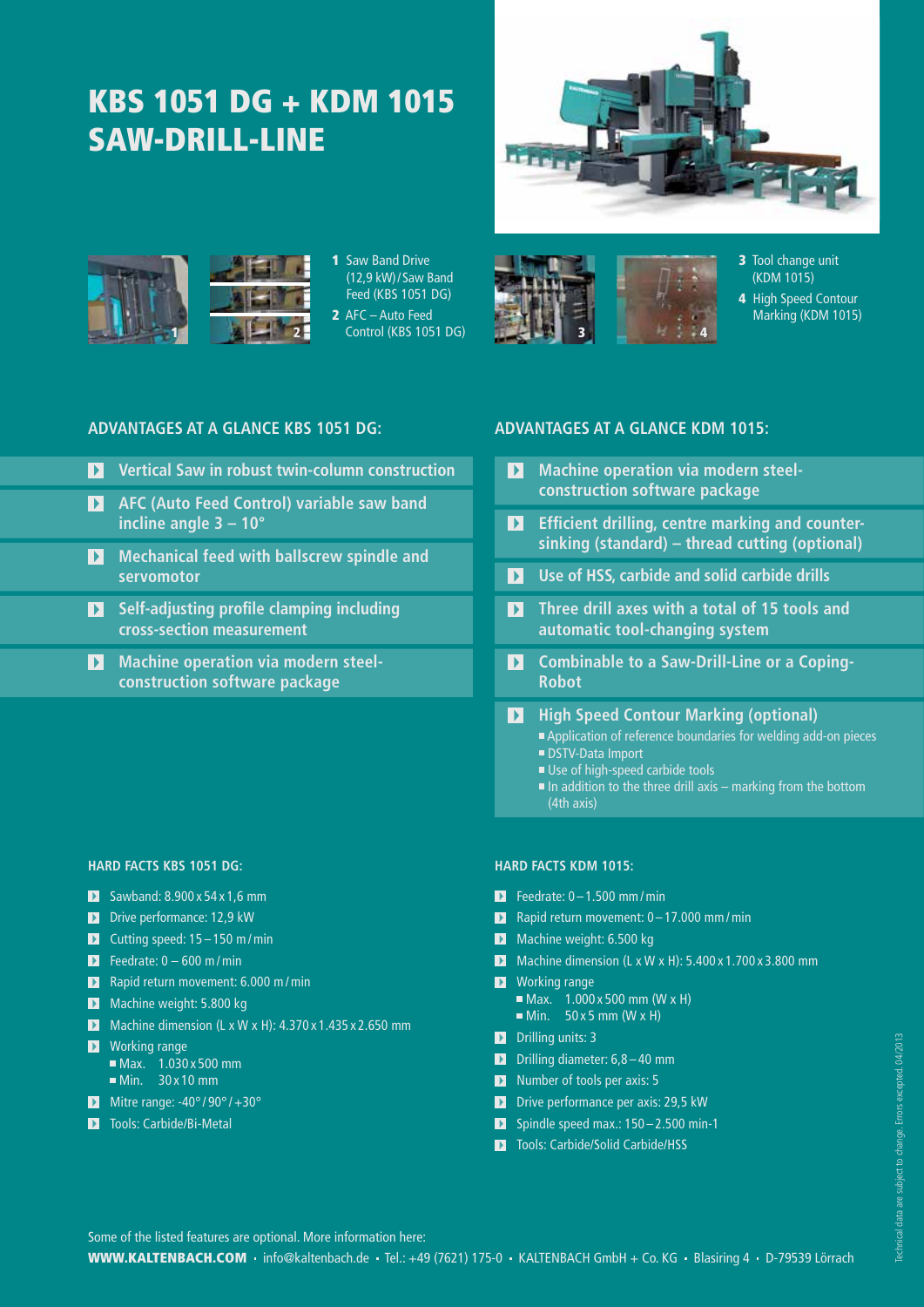> MADE IN GERMANY

## Two strong machines combined

KBS 1301 + KDL 1318 **saw-drill-line**



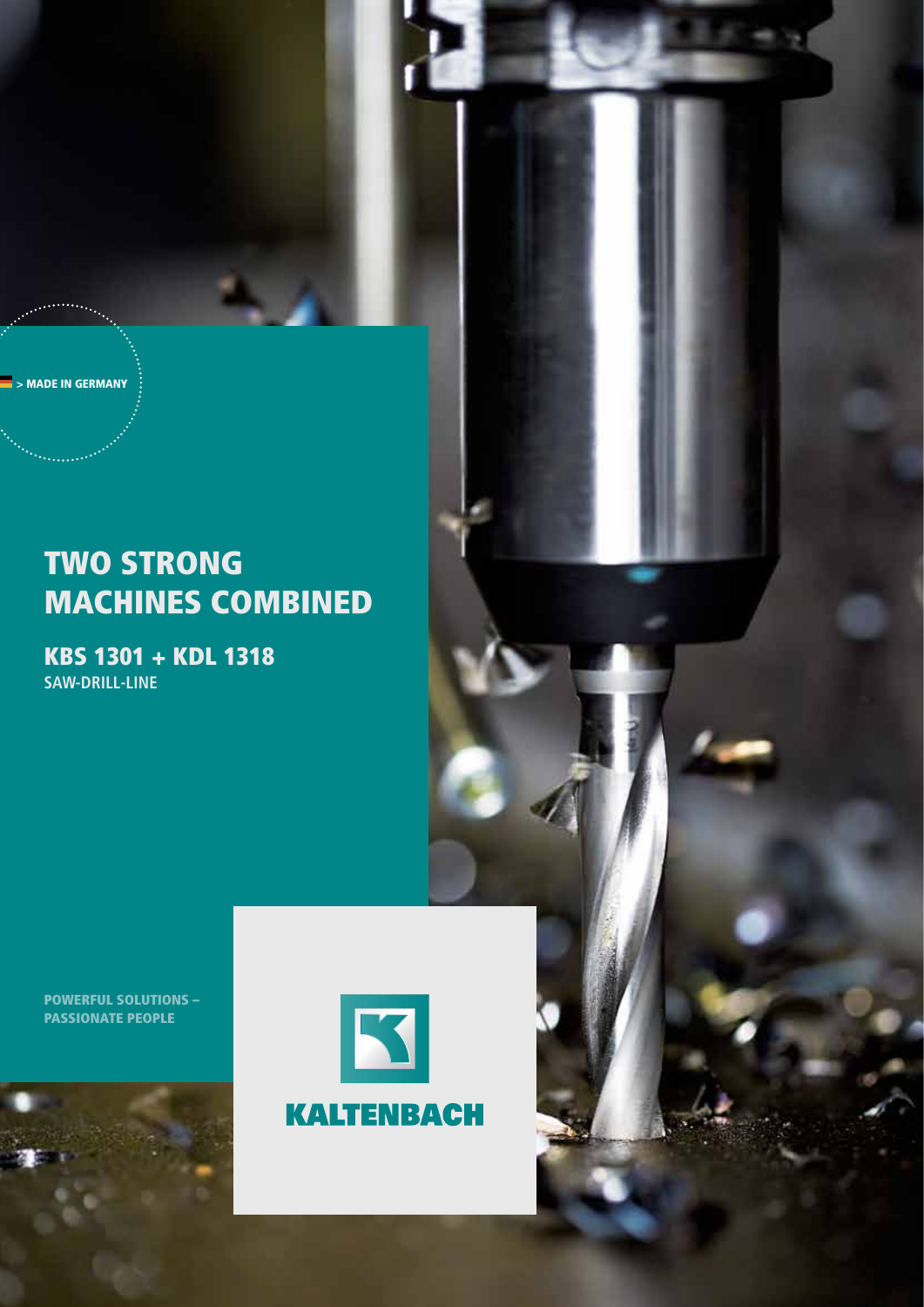# KBS 1301 + KDL 1318 saw-drill-line



3 Tool Change Unit (KDL 1318) 4 High Speed Contour Marking (KDL 1318)



1 Saw Band Drive/ Saw Band Feed (KBS 1301)

2 Horizontal and Vertical (KBS 1301)

### **ADVANTAGES AT A GLANCE KBS 1301: ADVANTAGES AT A GLANCE KDL 1318:**

- **Vertical saw in robust twin-column construction**
- **Single, layer and bundle cuts**
- **Excellent band life and the best cutting quality due to an inclined saw band**
- **High cutting performance due to a powerful drive motor**
- **NC-controlled cutting-angle setting**
- **1** Machine operation via modern steel**construction software package**

### **HARD FACTS KBS 1301:**

- $\blacksquare$  Saw band: 9.800 x 67 x 1,6 mm
- Drive performance: 9,2 kW
- $\triangleright$  Cutting speed: 15 100 m/min
- $\triangleright$  Feedrate: 0 300 m/min
- Machine weight: 7.000 kg
- Machine dimension  $(L \times W \times H)$ : 5.010 $\times$ 1.650 $\times$ 3.105 mm
- **N** Working range
	- $\overline{\blacksquare}$  Max. 1.300 x 700 mm  $Min. 50 x 15 mm$
- Mitre range:  $-45^{\circ}/90^{\circ}/+30^{\circ}$
- **Tools: Bi-Metal**

- $\blacksquare$  Clear and easy machine operation
- **E** Simplified tool change
- **Reduced tool change time during operation, due to tool changing device with disk magazine fixed at the drill carriage**
- **Minimum quantity lubrication system (booster system) for optimal internal and external cooling**
- **Automatic drill length measuring during running process, without additional non-productive time**

#### **HARD FACTS KDL 1318:**

- $\blacktriangleright$  Feedrate: 0 5.000 mm / min
- **Rapid return movement: 0 15.000 mm/min**
- Machine weight: 11.600 kg
- Machine dimension (L x W x H):  $6.260 \times 1.190 \times 3.700$  mm
- **N** Working range  $Max.$  1.300 x 500 mm (W x H)  $Min.$  60 x 10 mm (W x H)
- Drill units: 3
- D Drill diameter: 8-50 mm
- **Number of tools per axis: 6**
- D Drive performance per axis: 34.5 kW
- $\blacksquare$  Spindle speed max.: 150 2.500 min-1
- **Tools: Carbide/Solid Carbide/HSS**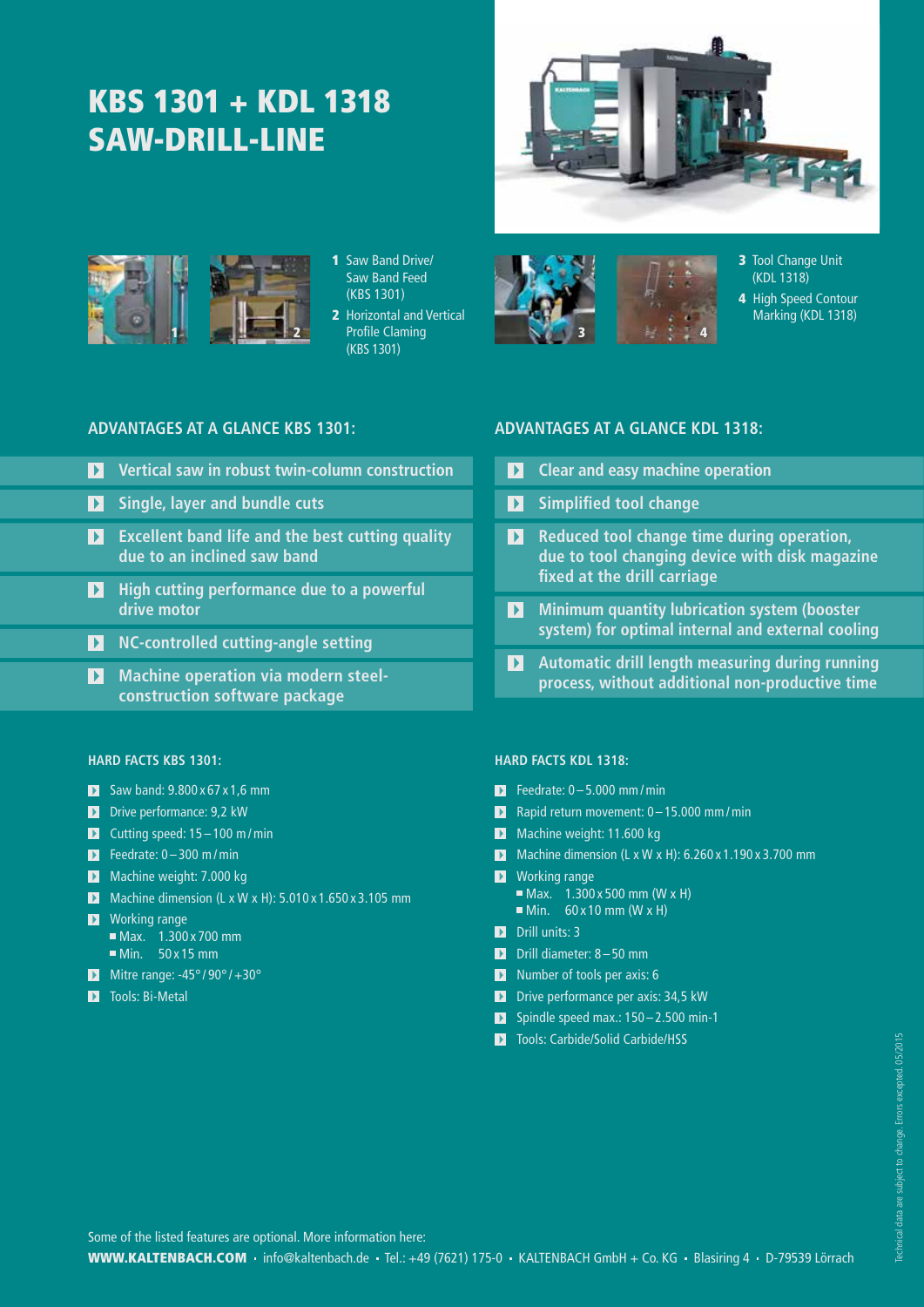**MADE IN GERMANY** 

## HIGH PERFORMANCE 3 AXIS DRILLING AND MACHINING.

KDP series Profile drilling machines